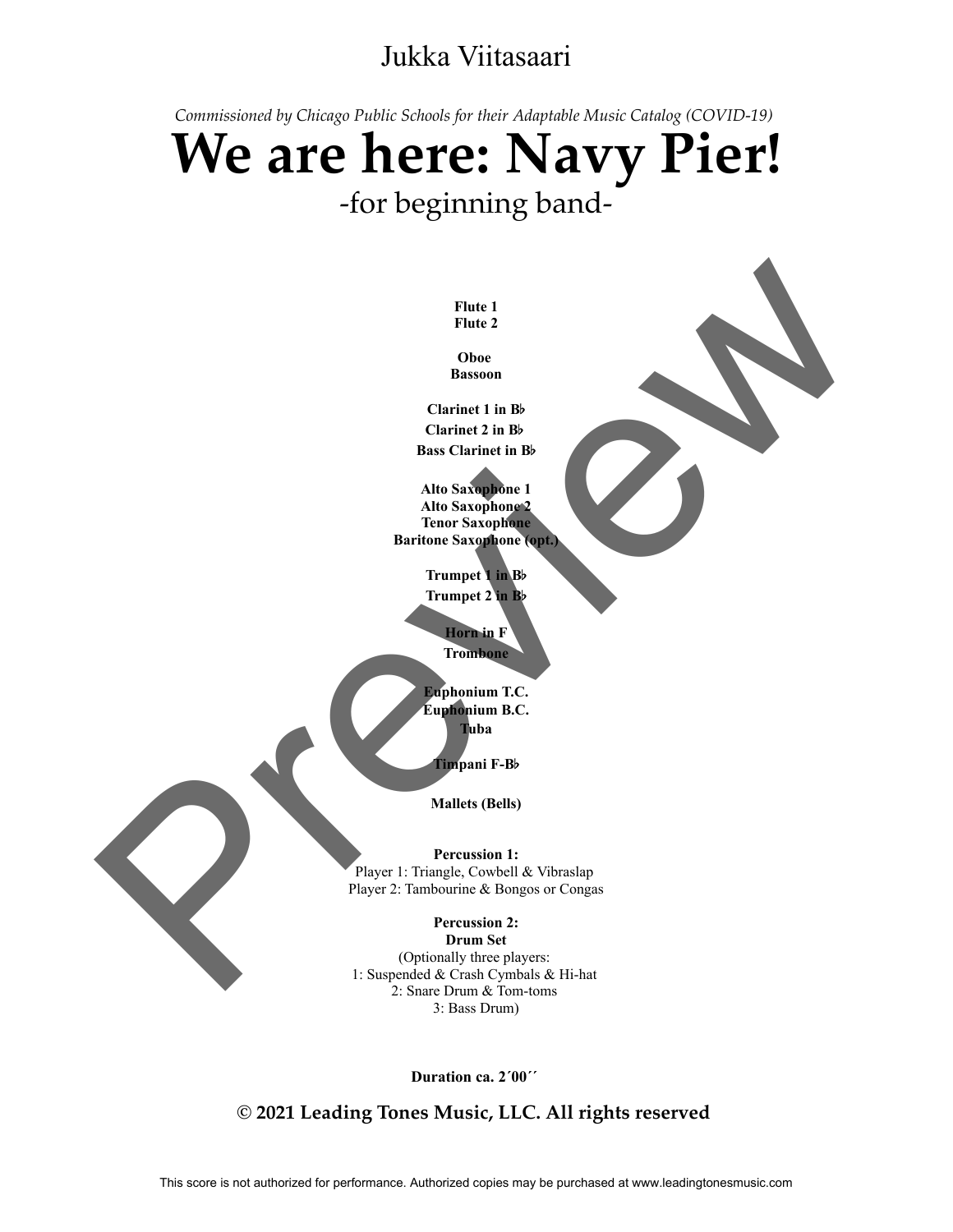

**We are here: Navy Pier!** -for beginning band-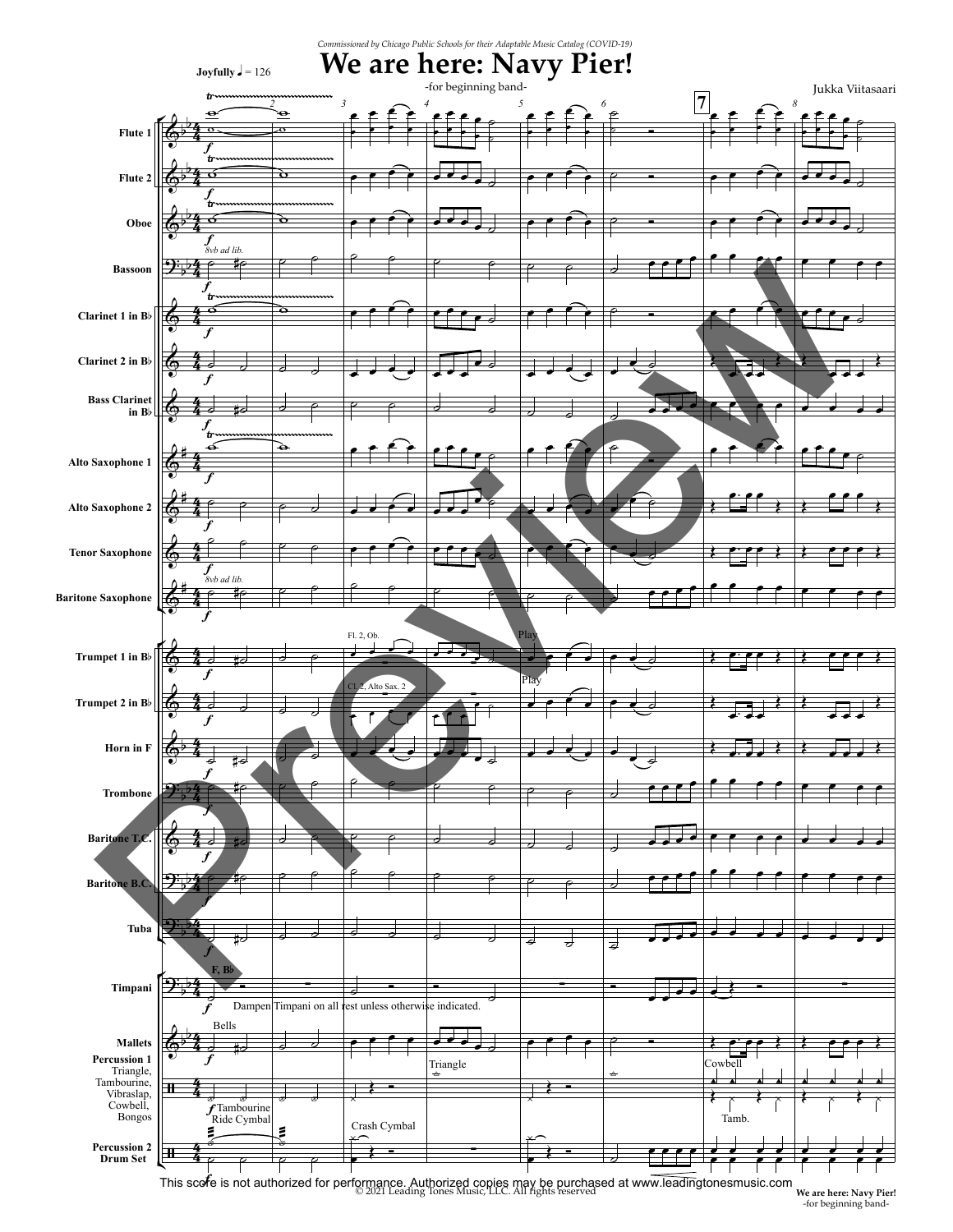



**We are here: Navy Pier!** -for beginning band-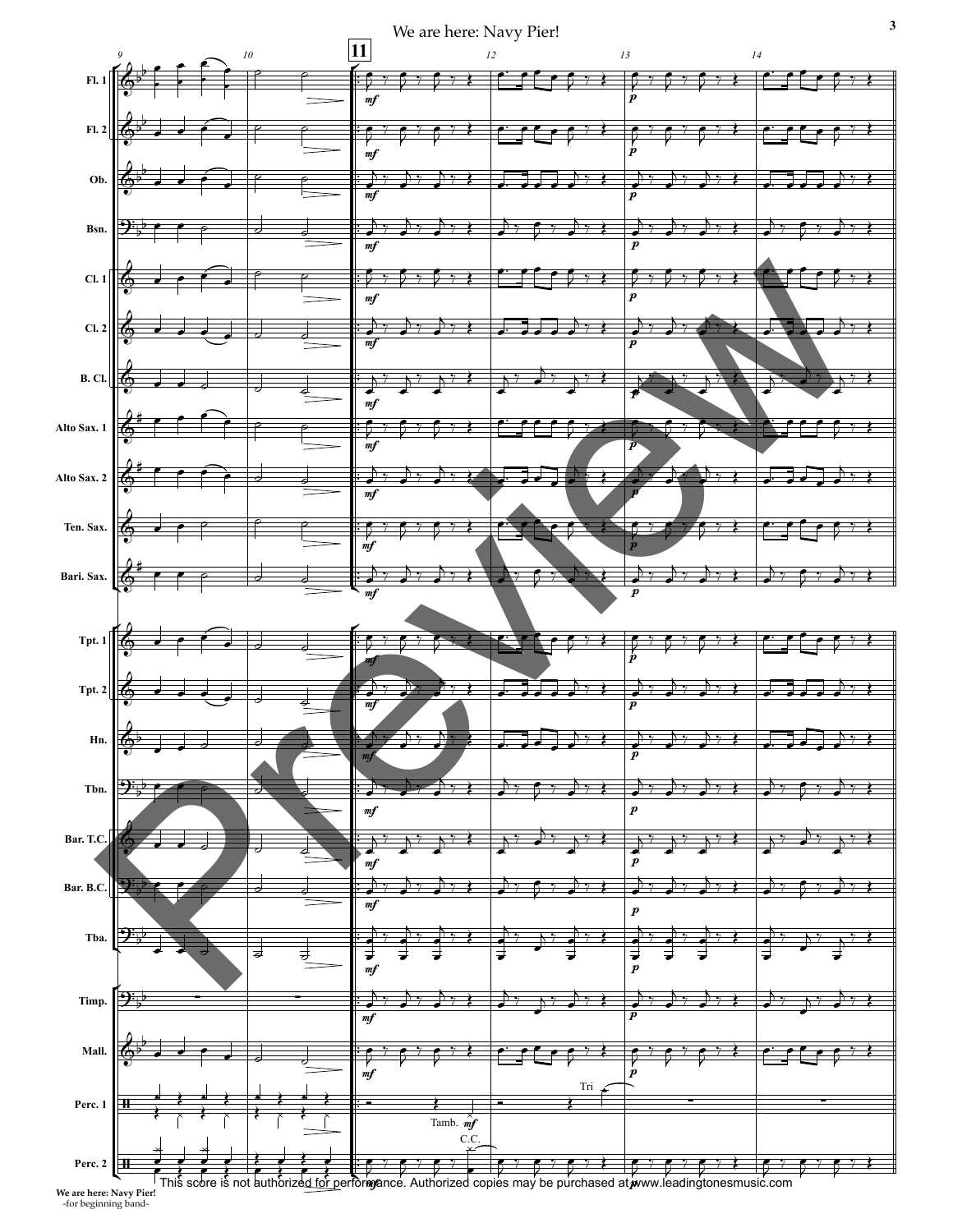

**We are here: Navy Pier!** -for beginning band-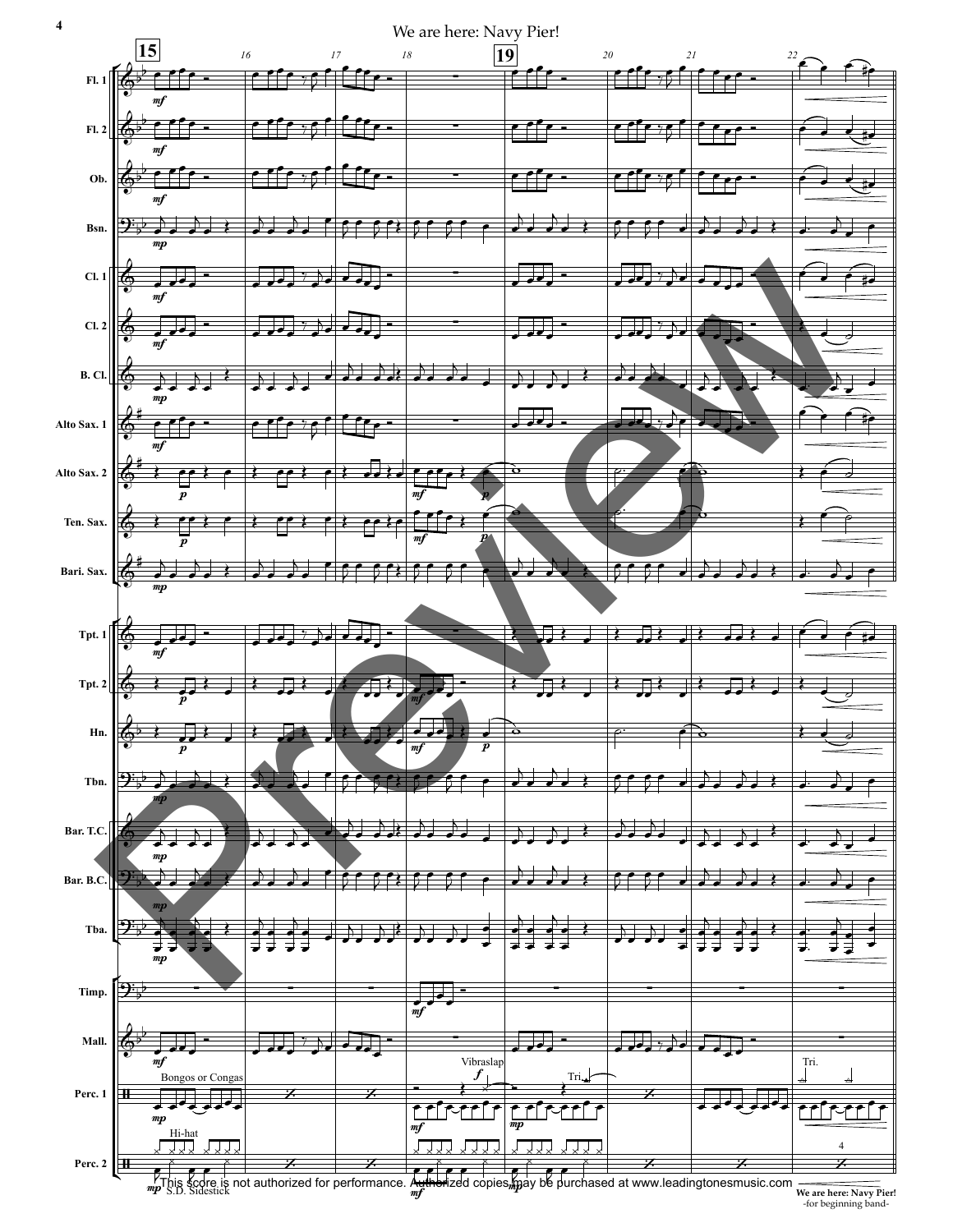



 $f_{\text{erl}}^{\dagger}$  This score is not **We are here: Navy Pier!** -for beginning band-This score is not authorized for performance. Authorized copies may be purchased at www.leadingtonesmusic.com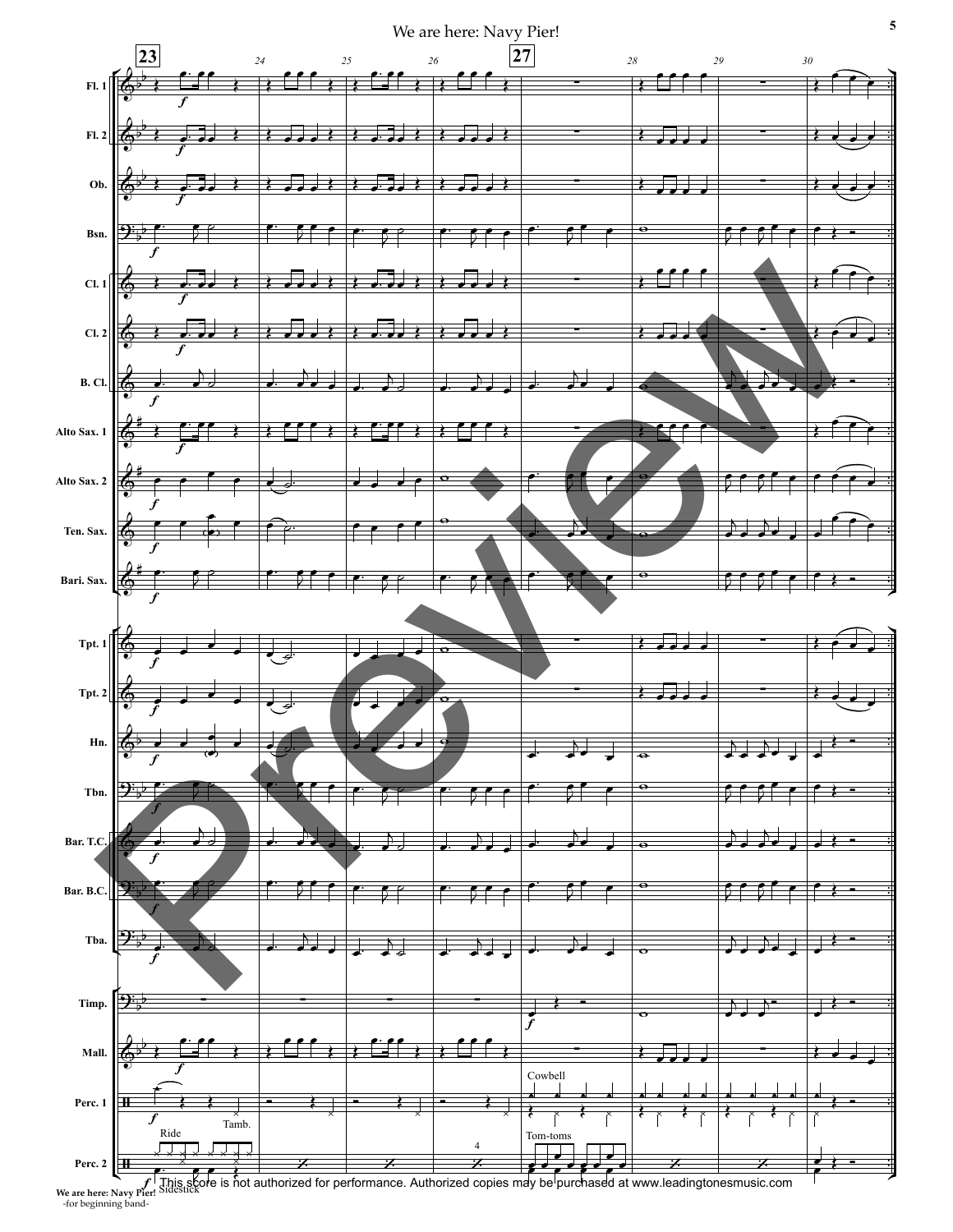

**We are here: Navy Pier!** -for beginning band-